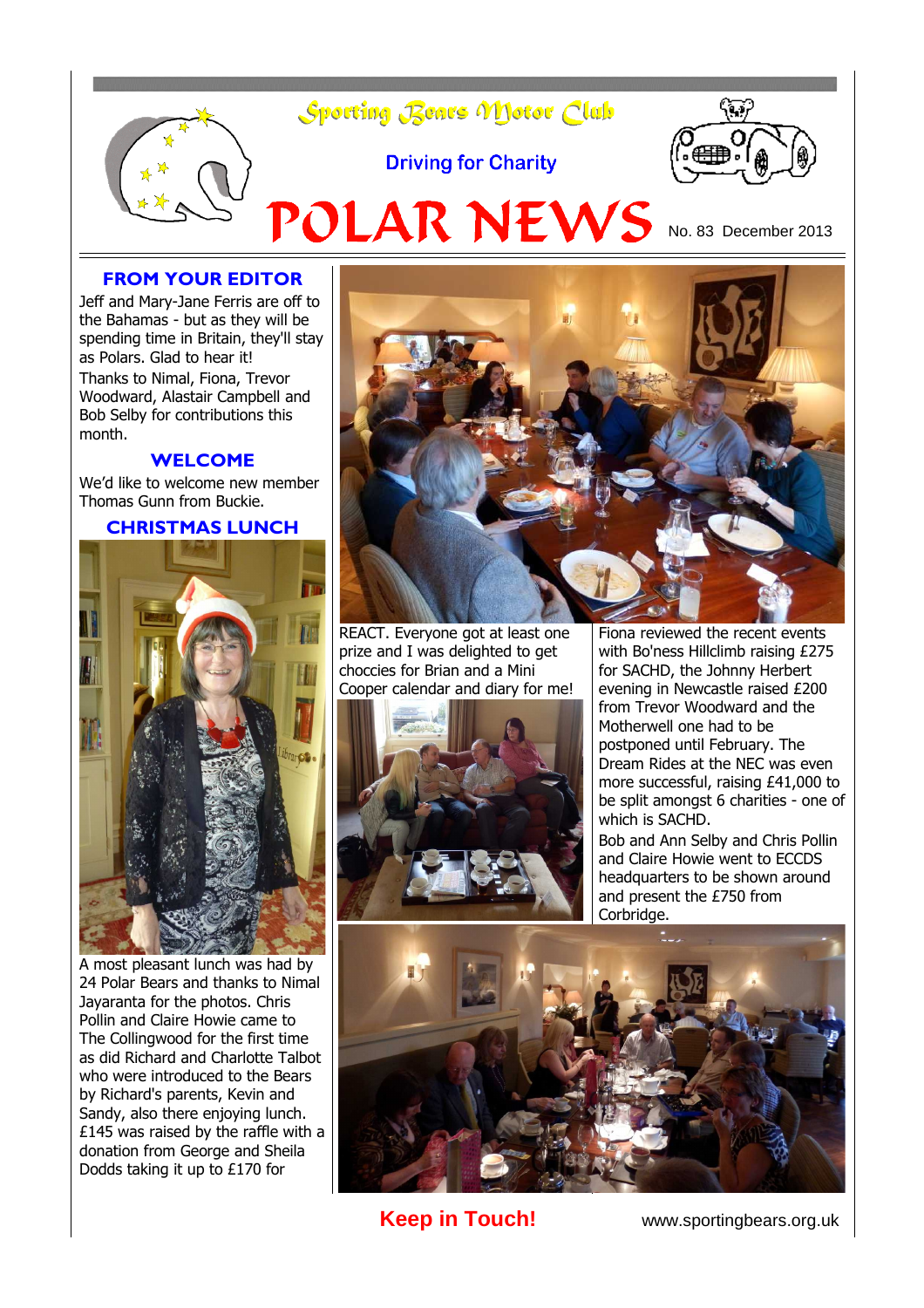Zoe's Place received the Johnny Herbert money and £1000 from Raby Castle Dream Rides.

Alastair Campbell did a European Tour with a couple of friends raising £811 for Whizz-Kidz (who will also benefit from the 2014 raffles) and Nimal raised £272 for the Children's Section of the Army Benevolent Fund.

George and Sheila have suggested **Smile for Life** as a charity we could support - it helps youngsters that are moving from full-time education but aren't ready to cope on their own.

The funds for the replacement gazebo have reached £640 of the £870 needed. The new Membership Secretary is updating the Polar database regularly and Fiona will stay on for another year as Polar Bear Rep thanks to the support she is receiving from Polars like Mike Webber, Andrew Carrie and Bob Selby.

Finally next year's calendar was discussed and we all headed for home in the quite tricky low sun.

### **CAR UPDATE**



Mike Webber has replaced his Jaguar XK Convertible with a Maserati Spyder which Helen says "travels well, complete with heated seats for cold days!"

## **POLARS AT THE NEC**

A number of Polars regularly make their annual pilgrimage down to the NEC and this year was no exception. Brian Short was on garage duty as usual with Istar helping to sell raffle tickets; Mike Webber and Paul Bonsall again offered Rides in their Dino Rep and Austin Healey respectively whilst Alasdair Campbell attended for the first time with his Jaguar XJS. Alas Phil Robert's Morgan was unavailable



but he and wee – or not so wee now – lad Daniel were helping with



driver signing on and passenger loading. Helen Webber took a turn on the booking desk whilst Mike, I and Claire Howie worked the car display boards and encouraged people to sign up. Someone not needing additional encouragement to book Rides was Chris Pollin who ventured out on several Rides over 2 days and this included a Ride in the electric Tesla which he found most impressive. There was a tremendous array of cars to choose from: a brace of Bentleys, numerous TVRs of differing models



and paint jobs, a selection of Ferraris, Caterhams, Lotus and MGs with the quirkiest vehicle being the split screen VW Campervan followed closely by the perennial favourite JUST NOD. Mike and Noddy became good friends over the weekend! My own classic favourite was the Vanwall whilst the McLaren MP4- 12FC in a to-die-for shade of metallic red was absolutely stunning. Predictably the car which raised most donations at £120 a Ride was the Lamborghini Aventador which went out, I'm told, on over 25 Rides. Despite the stand and garage area being located in Hall 11 this year with less space available and not all cars being parked indoors, this was yet another record year with the Rides themselves raising over £39,000 and a further £2,000 came from other sources including the raffle, passenger photos and the chance to sit in the Mustang known as "Hercules". The 6 charities which were nominated by the Club Regional Reps will be extremely pleased with their share of this great result. The Polar charity benefitting this year is the Scottish Assoc for Children with Heart Disorders. Fiona



## **Visit us on the Web!** www.sportingbears.org.uk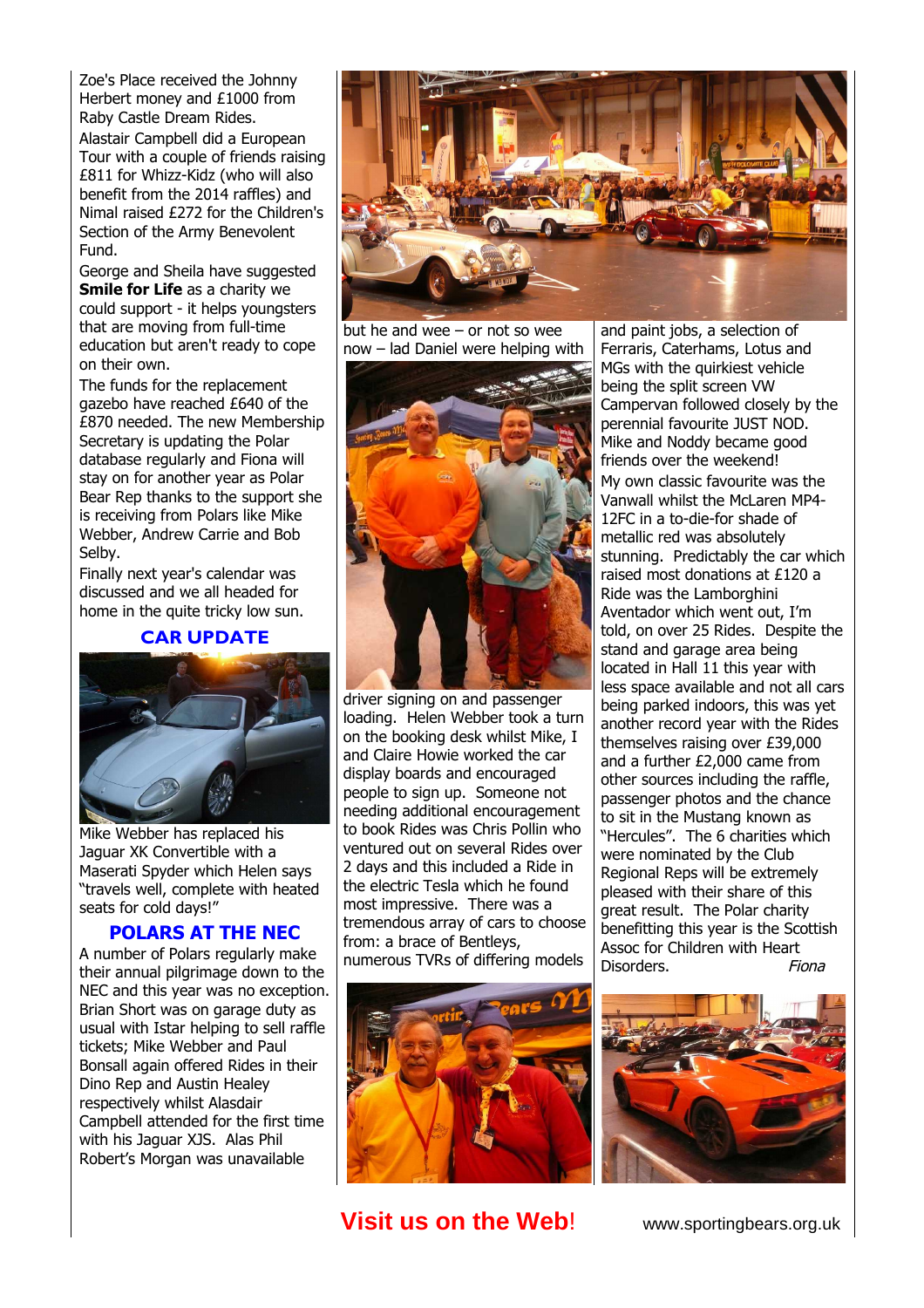#### **WHAT AN OPPORTUNITY!!!!!**



The chance to meet the legend that is Johnny Herbert triple grand prix winner, Le Mans winner and he drove a Lotus! What more could a mere mortal like me wish for? We arrived at a wet and windy Newcastle City Hall at precisely 6.30 pm as requested to be greeted by 'Sporting...who? Well eventually someone from Nippa Productions appeared, still a little confused, but we managed to explain what we were doing there and were whisked off down the back passages of NCH. En-route the walls were lined with signed posters of Cliff Richard, Roy Chubby Brown and other mega stars. On arrival at the star's dressing room we were greeted by a very relaxed JH who had just driven 4 hours, thrashing his daughter's Mito to within an inch of its life.

You could tell that Johnny was used to the high life, we were only in the room minutes when he broke out the custard creams, fig biscuits and garibaldis, all washed down with coffee from cardboard cups. Now that's what I call showbiz !!!. Well, as you can imagine, the talk soon moved to cars, in particular, the Lotus Evora which Johnny test drove and then posted the video on YouTube (I also drive one ). What was it like to meet James Hunt (Tracey wanted to know as we had just been to see Rush the previous week) and his thoughts on TVR cars? All too soon the audience was over, we were given our 'access all areas' passes and told to sit anywhere, that is anywhere a ticket holding member of the public was not sitting! It's a good job the place was not fully sold out as we would have had to have sat on the

stage with Johnny or outside in his Benetton GP car. This was supposed to be inside but they could not get it through the stage doors. I seem to remember him getting it through tighter gaps at Silverstone!

We traced our steps back past the stars and socialised in the foyer like two 'B' listers (not blisters) at the Grammy's chatting to each other and waving our passes, not that anyone noticed. I did speak briefly to the two people rattling buckets for Zoe's Place and was really sorry to hear about the flooding. The bell rang so we peered into the hall to see if we could find a seat, no problem... we just asked Johnny to move up!

In the first session Johnny ran through his career from the early days of his under age carting, under age formula Ford and just generally being under age!!!! His short spell as a driver for a pharmaceutical supplier in north London! (well a sort of recreational pharmaceutical supplier unbeknown to Johnny). With short breaks to show videos and stills from his career and footage of his crash at Brands Hatch, we were immersed in the naughty nineties... fast cars and... fast... well for some of us. But all too soon the 90 minutes had passed and we were back in the foyer posing. There was a prize draw and five lucky winners would get the chance of a photo with Johnny in his car (I thought that was included with our package?) at the end of the show and would be drawn on stage at the start of the 2nd session.

The bell sounded and we made our way to our seats, several rows back from the front and settled in for the second session which after the draw (no luck in the draw) would consist of a Q&A session. The floor was thrown open to any questions from the audience which ranged from tyres, kers/ers (the new kers for 2014) the new regs for 2014, Eddie Jordan's hairpiece and was Mark Brundell really as grumpy as he looks when doing his grid walk? Someone even wanted to know what happened at the after race parties...Johnny nicely avoided that one.

All too soon the show was over and the lucky winners were queuing for

photographs in the car in the rain after which Johnny signed various cards, clothing and small children! He then sped off into the night for his return 4 hour Mito thrashing session. By the way his own car is a BMW X4... a hairdresser's car, his words not mine!

As for yours truly, we headed down the wet and windy road to dine on kebabs and lager as the only places still open at 12.00 on thequayside... what lightweights !!!!!

I would like to thank Sporting Bears, Johnny Herbert, Nippa Productions and all my sponsors, production team, friends and family for a wonderful night. Johnny was a great host and a nice chap, but I will not be signing up for Sky Sports as Suzy Perry is much better looking! *Trevor Woodward*

#### **ECCDS PRESENTATION**



Bob and Anne Selby with Chris Pollin and Claire Howie presenting a cheque for £750 to ECCDS, an education charity for children with Down syndrome in the North-east . In return they were presented with a framed thank-you certificate. This money was raised at the Corbridge show on the display stand organisd by Bob.

## **Mummy Polar Bear's Christmas Message**

I would like to thank everyone for their friendship and support in the last 12 months and to wish you all a very enjoyable festive season. A special thank you has to go to your Editor, Helen Kirkness, aka Mrs Grrumpy and to Mike Davies for producing our Polar News and keeping you all informed of what is happening in our Polar Region. I look forward to another successful year and invite you to join in the Polar events we are planning for 2014. Fiona